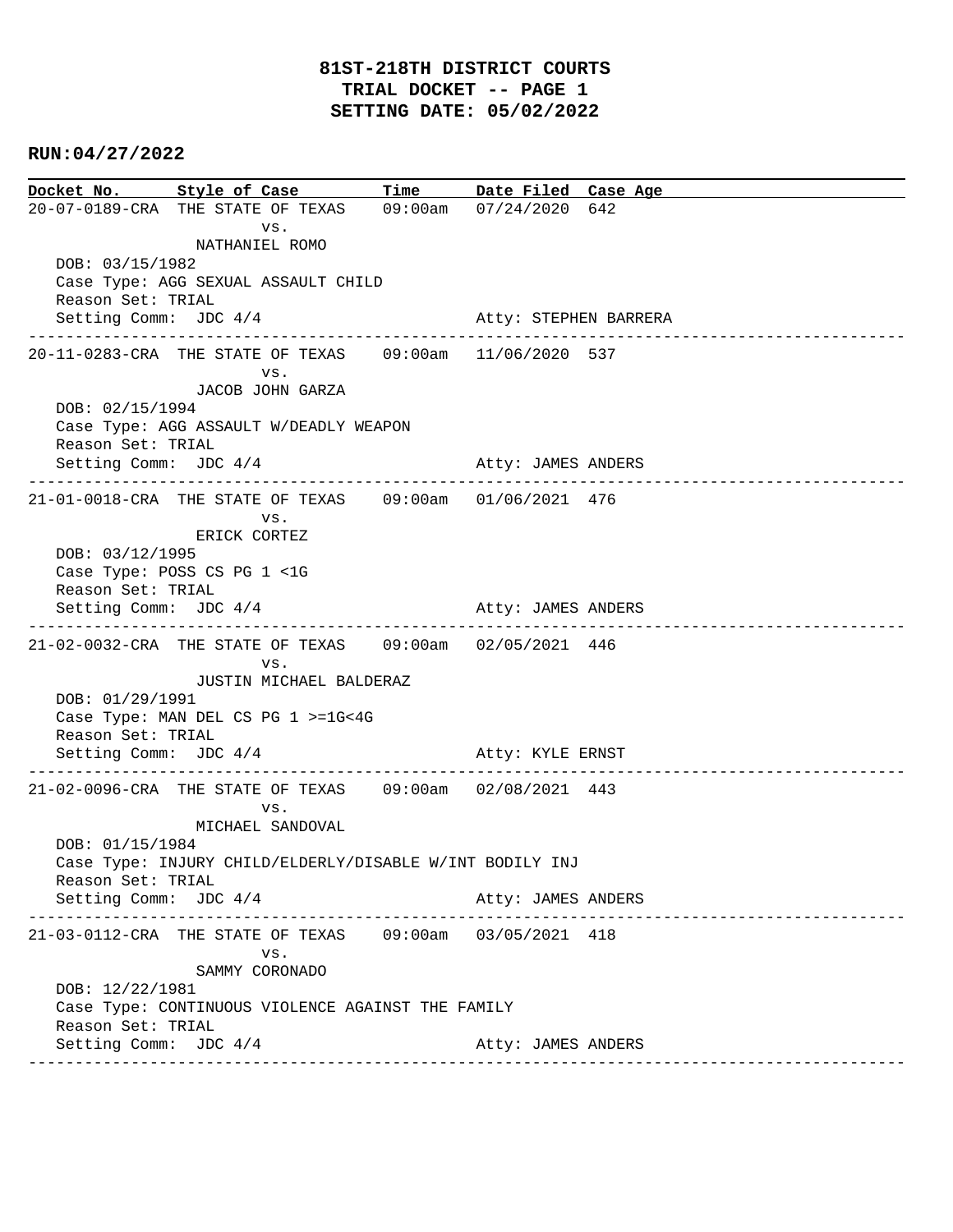# **81ST-218TH DISTRICT COURTS TRIAL DOCKET -- PAGE 2 SETTING DATE: 05/02/2022**

## **RUN:04/27/2022**

**Docket No. Style of Case Time Date Filed Case Age**  21-03-0118-CRA THE STATE OF TEXAS 09:00am 03/05/2021 418 vs. DANIEL JOSEPH BANKSTON DOB: 06/26/1996 Case Type: ASSAULT FAM/HOUSE MEM IMPEDE BREATH/CIRCULAT Reason Set: TRIAL Setting Comm: JDC 4/4 Atty: JAMES ANDERS ---------------------------------------------------------------------------------------------- 21-03-0129-CRA THE STATE OF TEXAS 09:00am 03/05/2021 418 vs. ROCKY BERLANGA DOB: 06/27/1967 Case Type: POSS CS PG 1 <1G Reason Set: TRIAL Setting Comm: JDC 4/4 Atty: STEPHEN BARRERA ---------------------------------------------------------------------------------------------- 21-04-0171-CRA THE STATE OF TEXAS 09:00am 04/09/2021 383 vs. JAMES ROBERT HERNANDEZ DOB: 02/18/1985 Case Type: UNL POSS FIREARM BY FELON Reason Set: TRIAL Setting Comm: JDC 4/4 Atty: RICHARD BRIGGS ---------------------------------------------------------------------------------------------- 21-04-0179-CRA THE STATE OF TEXAS 09:00am 04/09/2021 383 vs. JESUS PENA FLORES III DOB: 09/30/1984 Case Type: AGG ASSAULT AGAINST PUBLIC SERVANT Reason Set: TRIAL Setting Comm: JDC 4/4 Atty: TRLA PDO ---------------------------------------------------------------------------------------------- 21-04-0193-CRA THE STATE OF TEXAS 09:00am 04/09/2021 383 vs. MICHAEL SCOTT MUNSELLE DOB: 05/25/1989 Case Type: ASSAULT FAM/HOUSE MEM IMPEDE BREATH/CIRCULAT Reason Set: TRIAL Setting Comm: JDC 4/4 Atty: TRLA PDO ---------------------------------------------------------------------------------------------- 21-04-0202-CRA THE STATE OF TEXAS 09:00am 04/09/2021 383 vs. ABEL MARTINEZ GAITAN DOB: 10/06/1976 Case Type: BURGLARY OF BUILDING Reason Set: TRIAL Setting Comm: JDC 4/4 Atty: RICHARD BRIGGS ----------------------------------------------------------------------------------------------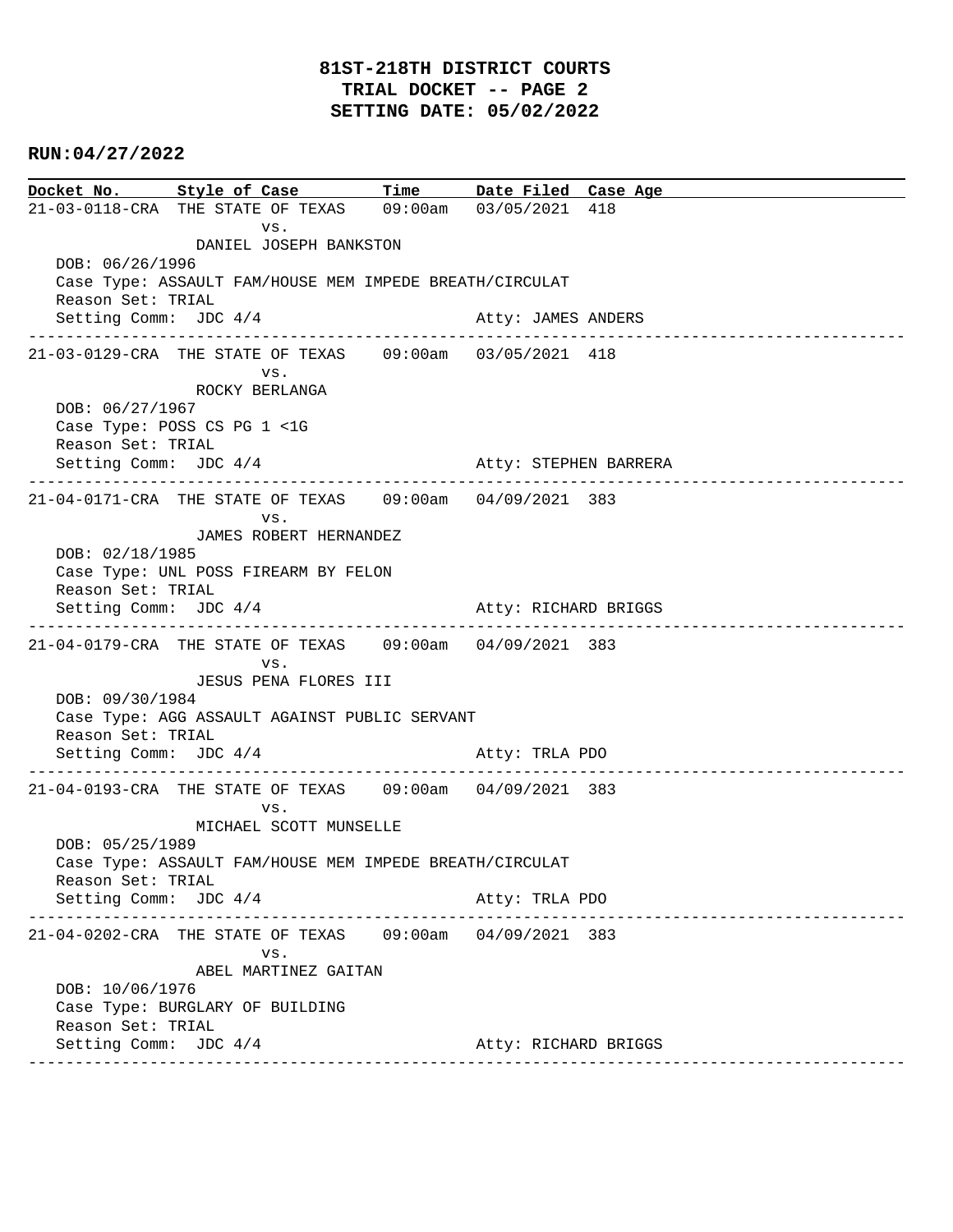**Docket No. Style of Case Time Date Filed Case Age**  21-05-0224-CRA THE STATE OF TEXAS 09:00am 05/07/2021 355 vs. JEFFREY DWAYNE MITCHELL DOB: 06/25/1985 Case Type: POSS CS PG 1 <1G Reason Set: TRIAL Setting Comm: JDC  $4/4$  Atty: TRLA PDO ---------------------------------------------------------------------------------------------- 21-05-0233-CRA THE STATE OF TEXAS 09:00am 05/07/2021 355 vs. RENE MONREAL DOB: 04/23/1981 Case Type: AGG SEXUAL ASSAULT Reason Set: TRIAL Setting Comm: JDC 4/4 Atty: RICHARD BRIGGS ---------------------------------------------------------------------------------------------- 21-05-0234-CRA THE STATE OF TEXAS 09:00am 05/07/2021 355 vs. JOSEPH ROYCE STAGGS DOB: 03/18/1989 Case Type: ASSAULT FAM/HOUSE MEM IMPEDE BREATH/CIRCULAT Reason Set: TRIAL Setting Comm: JDC 4/4 Atty: TRLA PDO ---------------------------------------------------------------------------------------------- 21-05-0240-CRA THE STATE OF TEXAS 09:00am 05/07/2021 355 vs. DANIEL EDWARD JACKSON DOB: 08/19/1981 Case Type: INJURY CHILD/ELDERLY/DISABLE W/INT BODILY INJ Reason Set: TRIAL Setting Comm: JDC 4/4 Atty: JAMES ANDERS ---------------------------------------------------------------------------------------------- 21-06-0251-CRA THE STATE OF TEXAS 09:00am 06/25/2021 306 vs. MORGAN JACOB MENCHACA DOB: 05/09/1994 Case Type: AGG ASSAULT CAUSES SERIOUS BODILY INJ Reason Set: TRIAL Setting Comm: JDC 4/4 Atty: JAMES ANDERS ---------------------------------------------------------------------------------------------- 21-06-0275-CRA THE STATE OF TEXAS 09:00am 06/25/2021 306 vs. TIMOTHY PAUL MARTINEZ DOB: 02/10/1992 Case Type: MAN DEL CS PG 1 >=1G<4G Reason Set: TRIAL Setting Comm: JDC 4/4 Atty: TRLA PDO ----------------------------------------------------------------------------------------------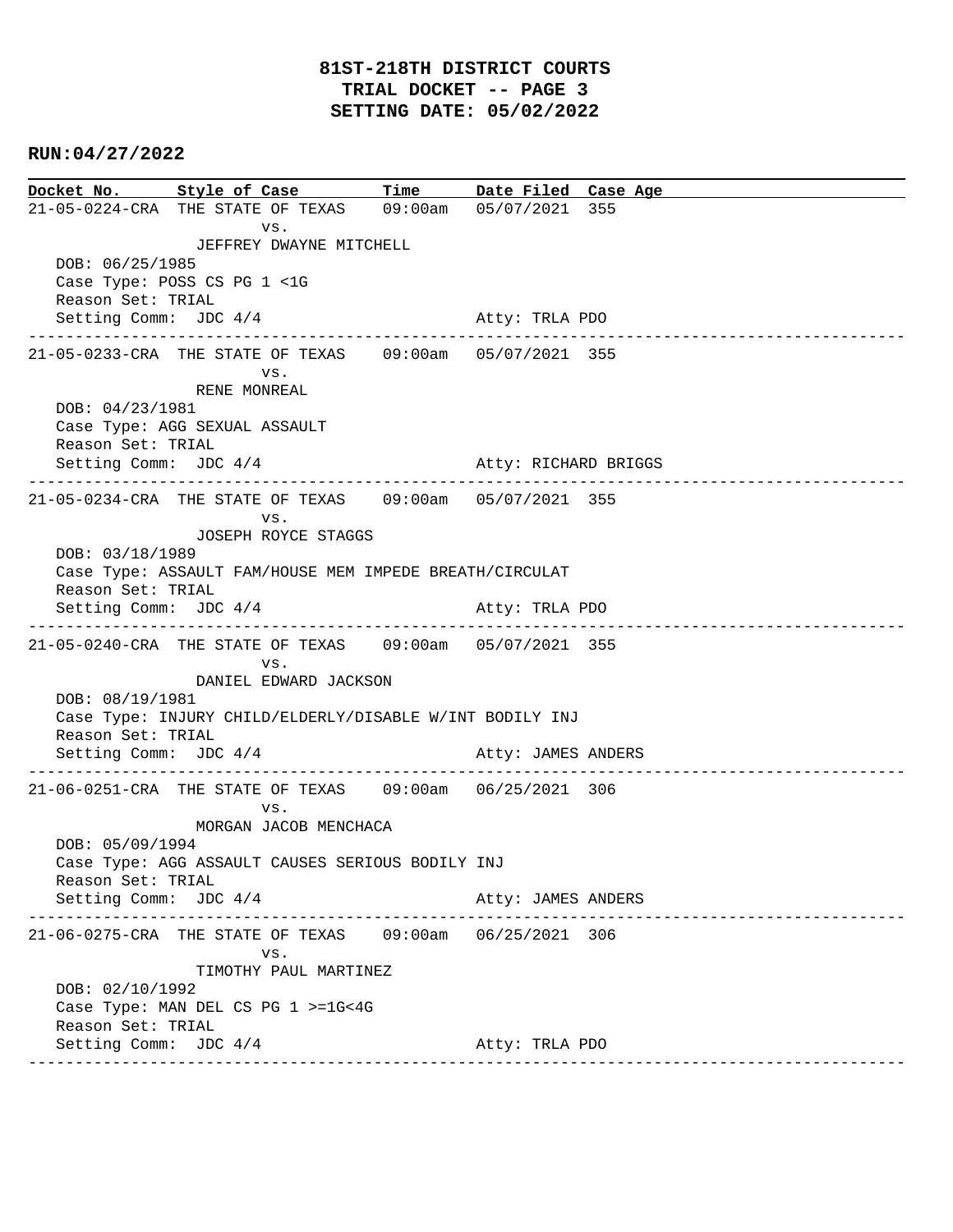**Docket No. Style of Case Time Date Filed Case Age**  21-06-0280-CRA THE STATE OF TEXAS 09:00am 06/25/2021 306 vs. LUKE DUNCAN MOODIE DOB: 06/21/1975 Case Type: POSS CS PG 1 <1G Reason Set: TRIAL Setting Comm: JDC  $4/4$  Atty: TRLA PDO ---------------------------------------------------------------------------------------------- 21-06-0287-CRA THE STATE OF TEXAS 09:00am 06/25/2021 306 vs. MICHAEL SANDOVAL DOB: 01/15/1984 Case Type: POSS CS PG 1 <1G Reason Set: TRIAL Setting Comm: JDC 4/4 Atty: JAMES ANDERS ---------------------------------------------------------------------------------------------- 21-06-0291-CRA THE STATE OF TEXAS 09:00am 06/25/2021 306 vs. JOSHUA ROBERT STAGGS DOB: 05/17/1992 Case Type: POSS CS PG 1 <1G Reason Set: TRIAL Setting Comm: JDC 4/4 Atty: TRLA PDO ---------------------------------------------------------------------------------------------- 21-07-0307-CRA THE STATE OF TEXAS 09:00am 07/12/2021 289 vs. JAMES ROBERT HERNANDEZ DOB: 02/18/1985 Case Type: CONTINUOUS VIOLENCE AGAINST THE FAMILY Reason Set: TRIAL Setting Comm: JDC 4/4 Atty: RICHARD BRIGGS ---------------------------------------------------------------------------------------------- 21-07-0311-CRA THE STATE OF TEXAS 09:00am 07/12/2021 289 vs. RAUL MARTINEZ DOB: 11/27/1968 Case Type: DRIVING WHILE INTOXICATED 3RD OR MORE IAT Reason Set: TRIAL Setting Comm: JDC 4/4 (TO PLEA) Atty: ROBERT BARRERA ---------------------------------------------------------------------------------------------- 21-08-0336-CRA THE STATE OF TEXAS 09:00am 08/20/2021 250 vs. MARK ANTHONY HERRERA DOB: 06/11/1978 Case Type: ROBBERY Reason Set: TRIAL Setting Comm: JDC 4/4 Atty: TRLA PDO ----------------------------------------------------------------------------------------------